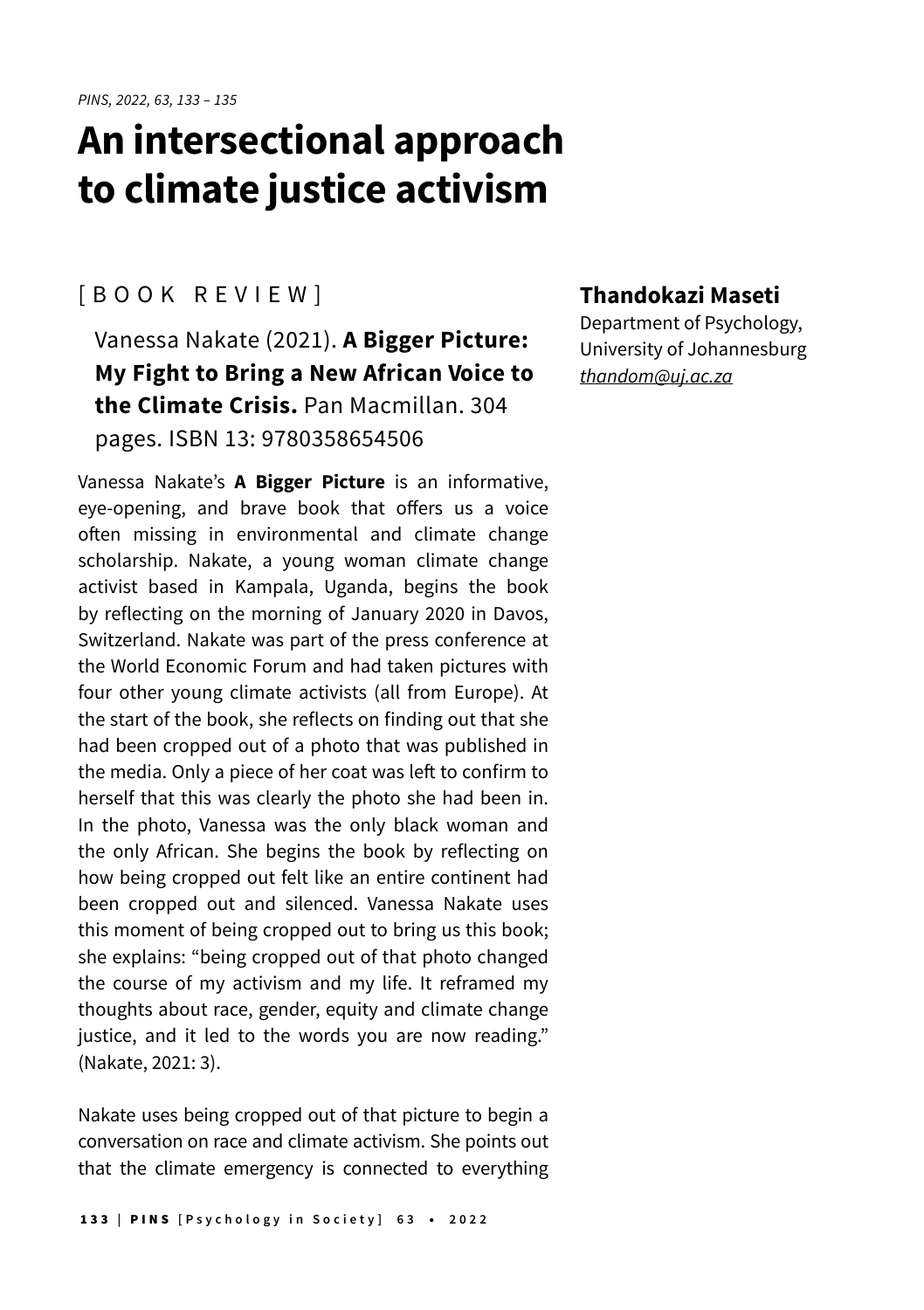and many forms of inequality and injustice- racial, gender, and geographical. In this book, Nakate questions the silencing of voices from the global South in conversations about climate change. She reminds us that the most marginalised countries will experience the harshest results of the climate crisis and most of such countries are in Africa. These countries have fewer resources and are minor contributors to the climate change crisis. Within these communities, climate change vulnerabilities are gendered- with women and young girls as the most vulnerable due to the expectations to carry the burden of domestic duties. Nakate admits that such vulnerabilities have forced her to break the silence and tell her story.

The concept of intersectionality by Crenshaw (1990) is central to the ideas Vanessa Nakate brings forth in this book. Intersectionality, as proposed by Kimberle Crenshaw (1990), is an analytical lens through which we can see the intersecting oppressions people are subject to. Intersectionality helps us appreciate how power works together to produce varying forms of oppression on experiences that would be otherwise ignored. An important idea that Nakate presents in this book is of a climate change emergency that is an everyday struggle that harshly affects the most marginalised communities.

Vanessa Nakate demonstrates how we can all be involved in climate change activism. Her activism is simple; it is clear and makes you want to join in the struggle. It makes one realise how easy change can be enacted with a placard and by using social media advocacy to connect with other activists worldwide. Very early in the book, you learn of Vanessa Nakate's courage as she reflects on the difficulty of protesting as a young woman where protesting may be found illegal and lead to imprisonment and harassment. Nakate defies gender stereotypes that ridicule and label women as irrational and emotional when they dare raise their voices against injustices.

While Nakate calls for us to join in on the fight to change the future right now, she is not oblivious to the structural inequalities that shape the climate change crisis. She is aware of the political and economic drivers of climate injustice. She calls for systemic change, not just with this book, but with her everyday activism with many other young people, such as the Youth for Future and Fridays for Future (FFF). Nakate challenges the North-South power relations and questions the absence of voices from the global South on conversations about the climate crisis that is already affecting them. She calls for the Global North to listen to our reality, support our actions and act on them. The burden to advocate for the climate emergency should not lie with the marginalised groups without questioning structures that make them vulnerable in the first place.